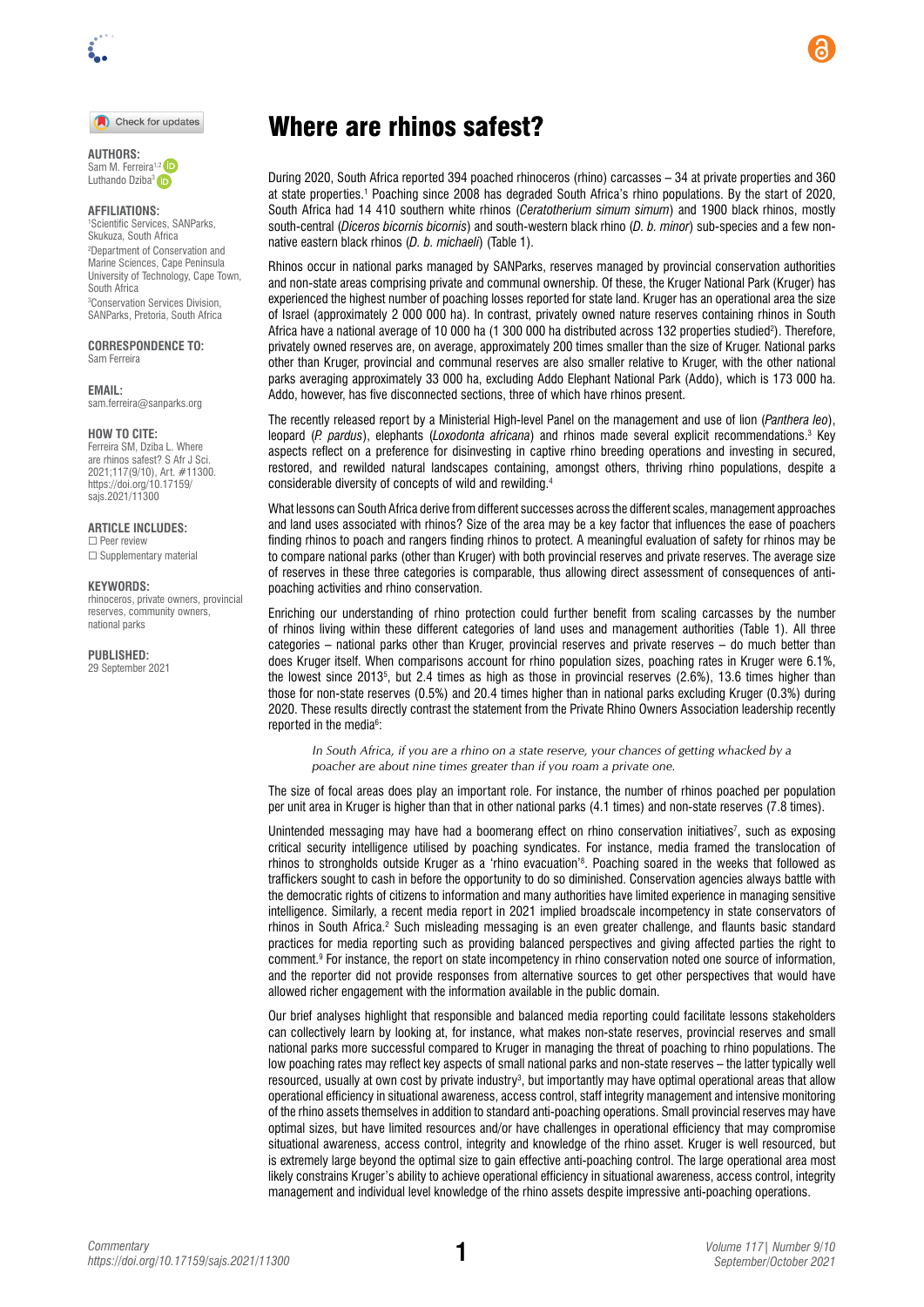Combining local insight into successes in rhino safety with insights gained from similar conservation areas with rhinos elsewhere in Africa should enhance interventions that result in low poaching rates.<sup>10</sup> These continental insights highlighted features like leadership and integrity management as well as intensive monitoring of rhino assets. In-depth reflection on comparable poaching rates suggest that South Africa could benefit from approaches that innovatively distribute resources appropriately through various means to those places that are of optimal sizes with all associated operational efficiency benefits. Identification of mechanisms to generate funds for rhino protection initiatives typically suffers from restrictive arguments for international trade in horn<sup>11</sup> when few protected areas and agencies make use of the full suite of conservation-funding models and incentives<sup>12</sup>.

Another key insight is that authorities may improve rhino safety by 'resizing' Kruger into rhino zones of reduced size, closer to the optimality of private, provincial and other state parks. At present, Kruger has administrative sections that mismatch rhino distribution. The definition of different zones based on environmental characteristics, such as rhino safe havens and ecological traps<sup>13</sup>, may thus re-ignite the benefits of the Intensive Protection Zone, Joint Protection Zone and Composite Protection Zone initiated when Kruger had 10 000 rhinos<sup>14</sup>.

Global analyses predict that governance capacity may actually dictate biodiversity conservation success<sup>15</sup>, similar to recent media reports<sup>2</sup>. Using this approach in our analysis shows that provinces with low poaching rates (excluding Kruger) actually showed variable governance success as indicated by the 2018–2019 audit status of provincial level municipalities<sup>16</sup> (Table 1). Provinces with substantially higher poaching rates, such as the North West, Limpopo and Mpumalanga, had generally lower governance success. KwaZulu-Natal provided the greatest contrast with patterns in governance challenges – despite relatively high indicators of governance success, the poaching rates were the highest in the country excluding those of Kruger. A more useful outcome would be an analysis of which factors allow the achievement of low poaching rates despite governance challenges in certain provinces, to allow their replication in other areas.

Although South Africa embraces human democratic rights-based conservation ideologies<sup>17</sup>, explicit mandates introduce different risks to private industry, a key element of non-state ownership of rhinos, and state-managed reserves and parks. Private industry does not carry the burden of a constitutional mandate that imposes an explicit requirement to protect South Africa's heritage, irrespective of state resources available. The private sector possesses impressive business acumen, but business outcomes of their rhino conservation efforts depend on the broader business environment. The onslaught of poaching imposes significant costs on private industry and has been recognised as one of the main drivers of disinvestment in rhinos – by 2018, 21% of private rhino owners were disinvesting<sup>3</sup>. Between 2012 and 2017, ten state reserves lost or removed white rhino and an additional three lost or removed black rhino.18 Removals to alternative safer state reserves, however, did not divorce state agencies from their constitutional mandate of rhino conservation. For many detractors, these trends of disinvestment could fuel a claim that 'A rhino living in a private reserve has a higher chance of a forceful eviction from home than one on a state reserve'. Yet, translocation of animals to safer areas is a rational response in the face of the poaching onslaught driven by the criminal activity of horn trafficking. Dealing with trafficking remains a national and international law enforcement challenge.

Unintended messaging may further serve to demotivate state and private reserve managers working hard under varying constraints. It is an extraordinary achievement of private industry to be playing such a major role in the conservation of rhinos and in protecting large fractions of South Africa's rhinos (Table 1; black rhino – 23.7%, white rhino – 48.6%).

**Table 1:** Population sizes at the beginning of 2020 and poaching rates within four categories of land uses associated with rhino protection in South Africa during 2020. Rates within provinces contribute relatively differently to countrywide poaching rates associated with the four categories of land uses related to rhino protection. When we focus only on poaching in a province, incidences do not associate with an index of governance quality.<sup>15</sup>

|                                     | <b>Kruger National</b><br>Park (KNP) | Other national<br>parks | <b>Provincial</b><br>reserves | Private<br>properties | <b>Rhino properties</b><br>excluding KNP | Municipal<br>governance index <sup>a</sup> |
|-------------------------------------|--------------------------------------|-------------------------|-------------------------------|-----------------------|------------------------------------------|--------------------------------------------|
| Number of black rhinos <sup>b</sup> | 270                                  | 315                     | 865                           | 450                   | 1630                                     |                                            |
| Number of white rhinos <sup>c</sup> | 3550                                 | 360                     | 3500                          | 7000                  | 10 860                                   |                                            |
| Poaching rates                      | 6.12%                                | 0.30%                   | 3.10%                         | 0.50%                 | 1.30%                                    |                                            |
| <b>Free State</b>                   |                                      |                         | 0.000%                        | $0.000\%$             | 0.000%                                   | 56.0%                                      |
| Northern Cape                       |                                      | 0.000%                  | 0.000%                        | 0.015%                | 0.009%                                   | 58.6%                                      |
| Eastern Cape                        |                                      | 0.000%                  | $0.000\%$                     | 0.000%                | 0.000%                                   | 67.7%                                      |
| Gauteng                             |                                      |                         | 0.000%                        | 0.029%                | 0.018%                                   | 82.2%                                      |
| <b>Western Cape</b>                 |                                      | 0.000%                  | 0.000%                        | 0.015%                | 0.009%                                   | 87.6%                                      |
| North West                          |                                      |                         | 0.466%                        | 0.029%                | 0.166%                                   | 38.8%                                      |
| Mpumalanga                          | 6.073%                               |                         | 0.110%                        | 0.132%                | 0.114%                                   | 58.9%                                      |
| Limpopo                             | 0.047%                               | 0.300%                  | 0.027%                        | 0.250%                | 0.175%                                   | 65.0%                                      |
| KwaZulu-Natal                       |                                      |                         | 2.496%                        | 0.029%                | 0.814%                                   | 71.3%                                      |

*a Provincial indices based on a weighted average derived from the complete audit qualification of municipalities during 2018–2019. We assigned each municipality with values*  reflecting the audit outcome as follows: 0 – Outstanding audits, 1 – Disclaimed with findings, 2 – Adverse with findings, 3 – Qualified with findings, 4 – Unqualified with findings, 5 *– Unqualified with no findings. By averaging these scores per province excluding municipalities with outstanding audits, and expressing the result as a percentage of 5, we obtained an index of municipal governance quality.*

*b Summary of black rhino data extracted from the SADC Rhino Management Group that provided estimates for 2015 and 2017 separated into national parks, provincial and private reserves. See Emslie et al.18 We used the trends in provincial and private reserves between 2015 and 2017 to predict likely numbers at the beginning of 2020. For national parks, the estimates were based on formal survey records at the end of 2019.* 

*c Summary of white rhino data provided by the Scientific Authority.*